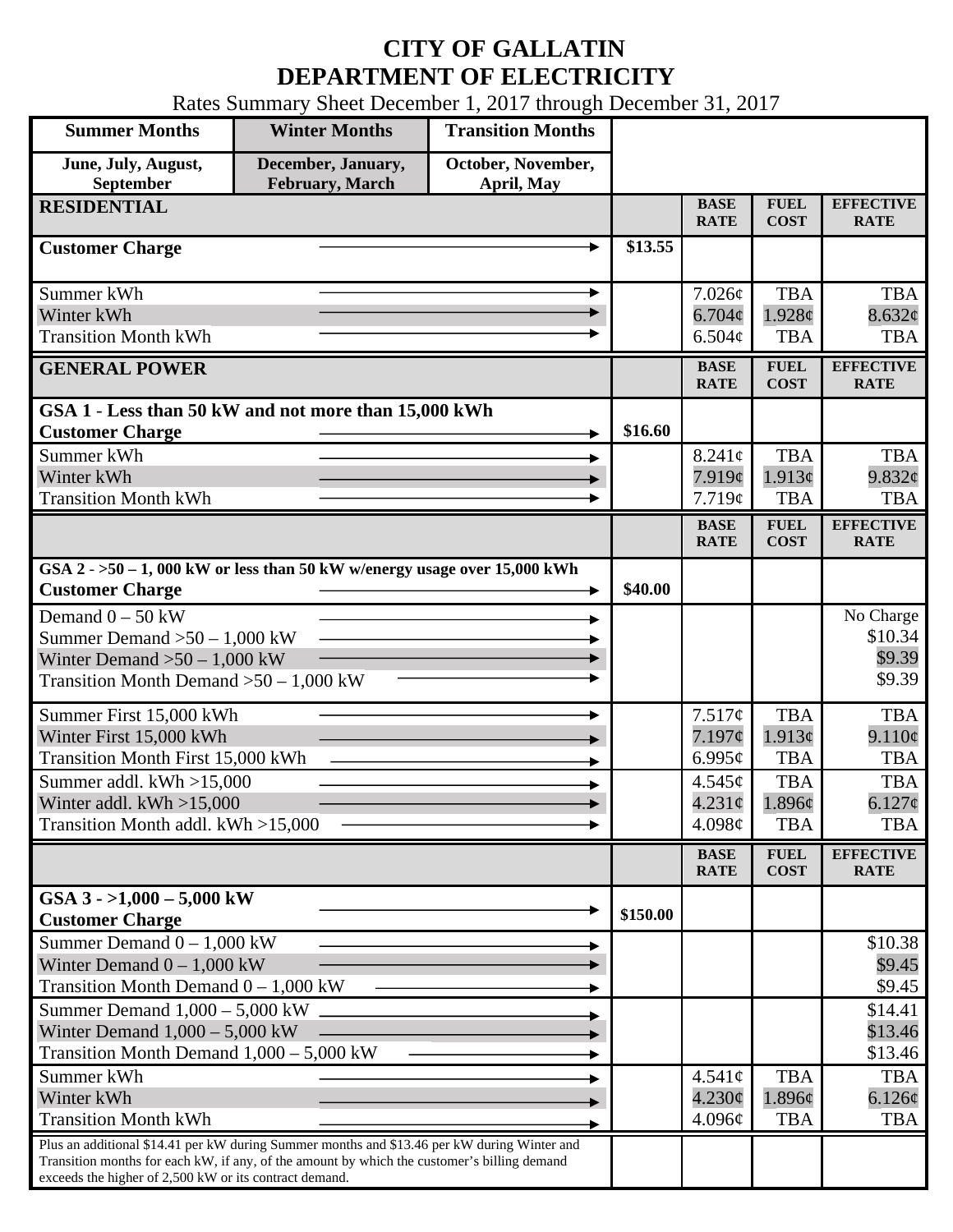## **Page 2 - Rates Summary Sheet December 1, 2017 through December 31, 2017**

| <b>Summer Months</b>                                                | <b>Winter Months</b>                             | <b>Transition Months</b> |         |                            |                            |                                 |
|---------------------------------------------------------------------|--------------------------------------------------|--------------------------|---------|----------------------------|----------------------------|---------------------------------|
| June, July, August,                                                 | December, January,                               | October, November,       |         |                            |                            |                                 |
| September                                                           | February, March                                  | April, May               |         |                            |                            |                                 |
| <b>GENERAL POWER CONTINUE</b>                                       |                                                  |                          |         | <b>BASE</b><br><b>RATE</b> | <b>FUEL</b><br><b>COST</b> | <b>EFFECTIVE</b><br><b>RATE</b> |
| GSB Demands from 5,001 - 15,000 kW                                  |                                                  |                          |         |                            |                            |                                 |
| <b>Customer Charge</b>                                              |                                                  |                          | \$1,500 |                            |                            |                                 |
| Onpeak Summer Demand 5,000 - 15,000 kW                              |                                                  |                          |         |                            |                            | \$10.61                         |
| Onpeak Winter Demand 5,000 - 15,000 kW                              |                                                  |                          |         |                            |                            | \$9.67                          |
|                                                                     | Onpeak Transition Month Demand 5,000 - 15,000 kW |                          |         |                            |                            | \$9.67                          |
| <b>Offpeak Excess of Contract Demand</b>                            |                                                  |                          |         |                            |                            |                                 |
| Summer                                                              |                                                  |                          |         |                            |                            | \$10.61                         |
| Winter                                                              |                                                  |                          |         |                            |                            | \$9.67                          |
| Transition                                                          |                                                  |                          |         |                            |                            | \$9.67                          |
| Max Demand                                                          |                                                  |                          |         |                            |                            | \$5.09                          |
| <b>Onpeak Summer kWh</b>                                            |                                                  |                          |         | 7.501¢                     | <b>TBA</b>                 | <b>TBA</b>                      |
| <b>Onpeak Winter kWh</b>                                            |                                                  |                          |         | 6.390¢                     | 1.858¢                     | $8.248\phi$                     |
| <b>Onpeak Transition Month kWh</b>                                  |                                                  |                          |         | 5.036¢                     | <b>TBA</b>                 | <b>TBA</b>                      |
| Offpeak Summer kWh First 200 HUD                                    |                                                  |                          |         | 5.066¢                     | <b>TBA</b>                 | <b>TBA</b>                      |
| Offpeak Summer kWh Next 200 HUD                                     |                                                  |                          |         | $0.542\mathcal{C}$         | <b>TBA</b>                 | <b>TBA</b>                      |
| <b>Additional HUD</b><br>Offpeak Winter kWh First 200 HUD           |                                                  |                          |         | 0.208¢<br>5.282¢           | <b>TBA</b><br>1.858c       | <b>TBA</b><br>$7.140\phi$       |
| Offpeak Winter kWh Next 200 HUD                                     |                                                  |                          |         | $0.542\mathcal{C}$         | 1.858c                     | $2.400\epsilon$                 |
| <b>Additional HUD</b>                                               |                                                  |                          |         | $0.208\phi$                | 1.858¢                     | $2.066\phi$                     |
| Offpeak Transition kWh First 200 HUD                                |                                                  |                          |         | 5.036¢                     | <b>TBA</b>                 | <b>TBA</b>                      |
| Offpeak Transition kWh Next 200 HUD                                 |                                                  |                          |         | $0.542\mathcal{C}$         | <b>TBA</b>                 | <b>TBA</b>                      |
| <b>Additional HUD</b>                                               |                                                  |                          |         | 0.208c                     | <b>TBA</b>                 | <b>TBA</b>                      |
|                                                                     |                                                  |                          |         | <b>BASE</b><br><b>RATE</b> | <b>FUEL</b><br><b>COST</b> | <b>EFFECTIVE</b><br><b>RATE</b> |
| MSB Demands greater than 5,000 kW                                   |                                                  |                          |         |                            |                            |                                 |
| <b>Customer Charge</b>                                              |                                                  |                          | \$1,500 |                            |                            |                                 |
| Onpeak Summer Demand > 5,000                                        |                                                  |                          |         |                            |                            | \$9.97                          |
| Onpeak Winter Demand > 5,000                                        |                                                  |                          |         |                            |                            | \$9.04                          |
| Onpeak Transition Month Demand > 5,000 –                            |                                                  |                          |         |                            |                            | \$9.04                          |
| Max Demand                                                          |                                                  |                          |         |                            |                            | \$2.18                          |
| <b>Offpeak Excess of Contract Demand</b>                            |                                                  |                          |         |                            |                            |                                 |
| Summer                                                              |                                                  |                          |         |                            |                            | \$9.97                          |
| Winter                                                              |                                                  |                          |         |                            |                            | \$9.04                          |
| Transition                                                          |                                                  |                          |         |                            |                            | \$9.04                          |
| <b>Onpeak Summer kWh</b>                                            |                                                  |                          |         | 5.618 $\phi$               | <b>TBA</b>                 | <b>TBA</b>                      |
| <b>Onpeak Winter kWh</b>                                            |                                                  |                          |         | $4.508\phi$                | 1.858¢                     | $6.366\phi$                     |
| <b>Onpeak Transition Month kWh</b>                                  |                                                  |                          |         | 3.487¢                     | <b>TBA</b>                 | TBA                             |
| Offpeak Summer kWh First 200 HUD -                                  |                                                  |                          |         | 3.184¢                     | <b>TBA</b>                 | <b>TBA</b>                      |
| Offpeak Summer kWh Next 200 HUD                                     |                                                  |                          |         | $0.292\mathcal{C}$         | <b>TBA</b>                 | <b>TBA</b>                      |
| <b>Additional HUD</b>                                               |                                                  |                          |         | $0.044\phi$                | <b>TBA</b>                 | <b>TBA</b>                      |
| Offpeak Winter kWh First 200 HUD<br>Offpeak Winter kWh Next 200 HUD |                                                  |                          |         | 3.403¢<br>$0.292\ell$      | 1.858c<br>1.858¢           | $5.261\ell$<br>$2.150\epsilon$  |
| <b>Additional HUD</b>                                               |                                                  |                          |         | $0.044\phi$                | $1.858\phi$                | $1.902\epsilon$                 |
| Offpeak Transition kWh First 200 HUD                                |                                                  |                          |         | 3.487¢                     | <b>TBA</b>                 | <b>TBA</b>                      |
| Offpeak Transition kWh Next 200 HUD                                 |                                                  |                          |         | $0.292\ell$                | <b>TBA</b>                 | <b>TBA</b>                      |
| <b>Additional HUD</b>                                               |                                                  |                          |         | $0.044\phi$                | <b>TBA</b>                 | <b>TBA</b>                      |